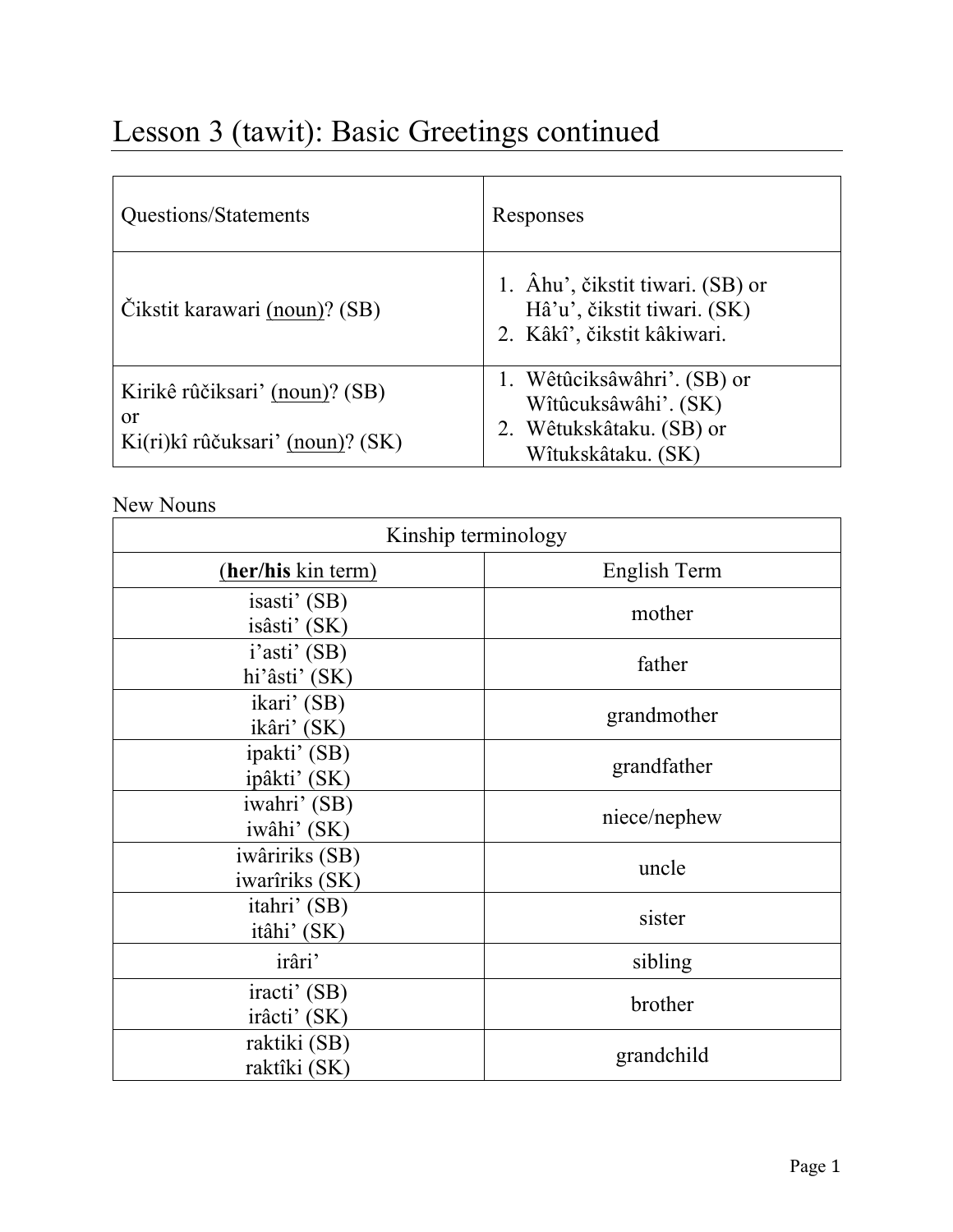| Nouns: Other people |            |                |  |
|---------------------|------------|----------------|--|
| Skiri               | South Band | English        |  |
| pîra'u'             | pîra'u'    | child, baby    |  |
| čûraki              | čûraki     | girl           |  |
| pîraski             | pîraski    | boy            |  |
| čû'at               | čû'at      | daughter, dear |  |
| tiki                | tiki       | son, sonny     |  |
| čustit              | čustit     | old woman      |  |
| kurahus             | kurahus    | old man        |  |
| čapât               | čapat      | woman          |  |
| pîta                | pîta       | man            |  |

#### **New Sentences**

Čikstit karawari (noun)?

 Âhu', (noun) čikstit tiwari. (SB) Yes, she/he is going about well. Hâ'u', (noun) čikstit tiwari. (SK) Yes, she/he is going about well.

Kâkî', (noun) čikstit kâkiwari. (SB) No, she/he is not going about well.

Kirikê rûčiksari' (noun)? (SB) Ki(ri)kî rûčuksari' (noun)? (SK) What has she/he been doing?

(Noun) wêtûciksâwâhri'. (SB) She/he has been working. (Noun) wîtûcuksâwâhi'. (SK) She/he has been working.

(Noun) wêtukskâtaku. (SB)

(Noun) wîtukskâtaku. (SK)

Is she/he well, (noun)?/Is she/he going about well, (noun)?

What has she/he been doing?

She/he has been in school./She/he has been seated behind it (a desk). She/he has been in school./She/he has been seated behind it (a desk).